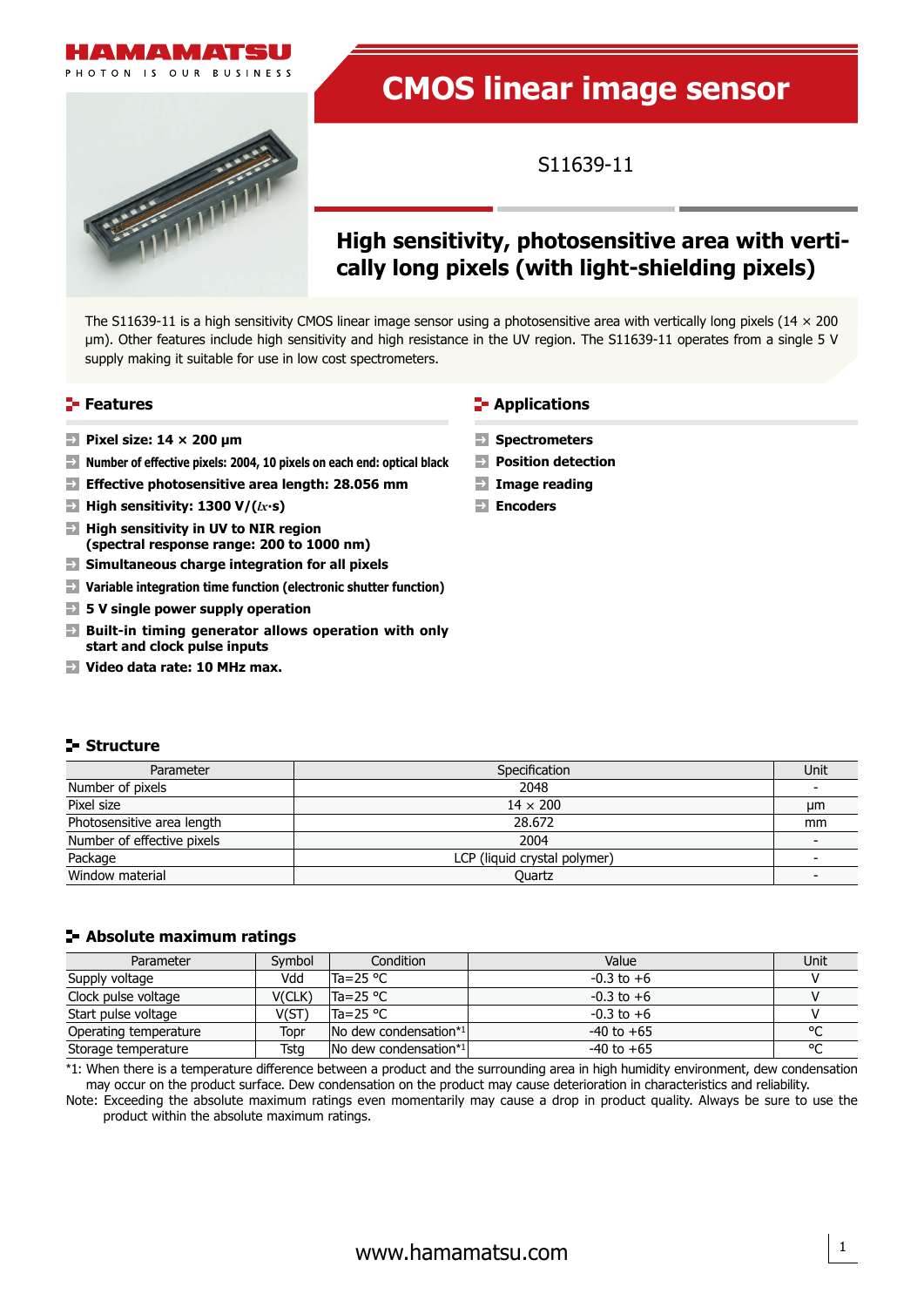# **Recommended terminal voltage (Ta=25 °C)**

| Parameter           |            | Symbol | Min. | Typ. | Max.         | Unit |
|---------------------|------------|--------|------|------|--------------|------|
| Supply voltage      |            | Vdd    | 4.75 |      | 5.25         |      |
| Clock pulse voltage | High level | V(CLK) |      | Vdd  | $Vdd + 0.25$ |      |
|                     | Low level  |        |      |      | 0.3          |      |
|                     | High level |        |      | Vdd  | $Vdd + 0.25$ |      |
| Start pulse voltage | Low level  | V(ST   |      |      | 0.3          |      |

# **Input terminal capacitance (Ta=25 °C, Vdd=5 V)**

| Parameter                                            | svmbol      | Min. | T <sub>VD</sub> . | Max. | Unit |
|------------------------------------------------------|-------------|------|-------------------|------|------|
| Clock pulse input terminal<br>capacitance            | C(CLK)      |      |                   |      | рŀ   |
| <b>Start</b><br>: pulse input terminal capacitance : | $\sim$<br>ິ |      |                   |      | Dŀ   |

# **Electrical characteristics [Ta=25 °C, Vdd=5 V, V(CLK)=V(ST)=5 V]**

| Parameter                                        | Svmbol | Min.                     | Typ.                     | Max.                     | Unit           |
|--------------------------------------------------|--------|--------------------------|--------------------------|--------------------------|----------------|
| Clock pulse frequency                            | f(CLK) | 200 k                    | 5 M                      | 10 M                     | H <sub>2</sub> |
| Data rate                                        | DR     | $\overline{\phantom{0}}$ | f(CLK)                   | $\overline{\phantom{0}}$ | Hz             |
| Output impedance                                 |        |                          | $\overline{\phantom{0}}$ | 260                      | 77             |
| Current consumption <sup><math>*2*3</math></sup> | TC     | 20                       | 30                       | 50                       | mA             |

\*2: f(CLK)=10 MHz

\*3: Current consumption increases as the clock pulse frequency increases. The current consumption is 10 mA typ. at f(CLK)=200 kHz.

# **Electrical and optical characteristics [Ta=25 °C, Vdd=5 V, V(CLK)=V(ST)=5 V, f(CLK)=10 MHz]**

| Parameter                         | Symbol              | Min. | Typ.        | Max. | Unit          |
|-----------------------------------|---------------------|------|-------------|------|---------------|
| Spectral response range           | Λ                   |      | 200 to 1000 |      | nm            |
| Peak sensitivity wavelength       | $\lambda p$         |      | 700         |      | nm            |
| Photosensitivity*4                |                     |      | 1300        |      | V/(lx·s)      |
| Conversion efficiency*5           | <b>CE</b>           |      | 25          |      | $\mu V/e^{-}$ |
| Dark output voltage*6             | Vd                  | 0    | 0.2         | 2.0  | mV            |
| Saturation output voltage*7       | Vsat                | 1.7  | 2.0         | 2.5  | v             |
| Readout noise                     | Nread               | 0.1  | 0.4         | 1.2  | mV rms        |
| Dynamic range $1*8$               | Drange1             |      | 5000        |      | times         |
| Dynamic range 2 <sup>*9</sup>     | Drange <sub>2</sub> |      | 10000       |      | times         |
| Output offset voltage             | Voffset             | 0.3  | 0.6         | 0.9  | ٧             |
| Photoresponse nonuniformity*4 *10 | <b>PRNU</b>         |      | ±2          | ±10  | $\frac{0}{0}$ |
| Image lag*11                      | Lag                 |      |             | 0.1  | $\%$          |

\*4: Measured with a tungsten lamp of 2856 K

\*5: Output voltage generated per one electron

\*6: Integration time=10 ms

\*7: Difference from Voffset

\*8: Drange1= Vsat/Nread

\*9: Drange2= Vsat/Vd Integration time=10 ms

Dark output voltage is proportional to the integration time and so the shorter the integration time, the wider the dynamic range.

\*10: Photoresponse nonuniformity (PRNU) is the output nonuniformity that occurs when the entire photosensitive area is uniformly illuminated by light which is 50% of the saturation exposure level. PRNU is measured using 1998 pixels excluding 3 pixels each at both ends, and is defined as follows:

PRNU=  $\Delta X/X \times 100$  (%)

X: average output of all pixels, ∆X: difference between X and maximum output or minimum output

\*11: Signal components of the preceding line data that still remain even after the data is read out in a saturation output state. Image lag increases when the output exceeds the saturation output voltage.

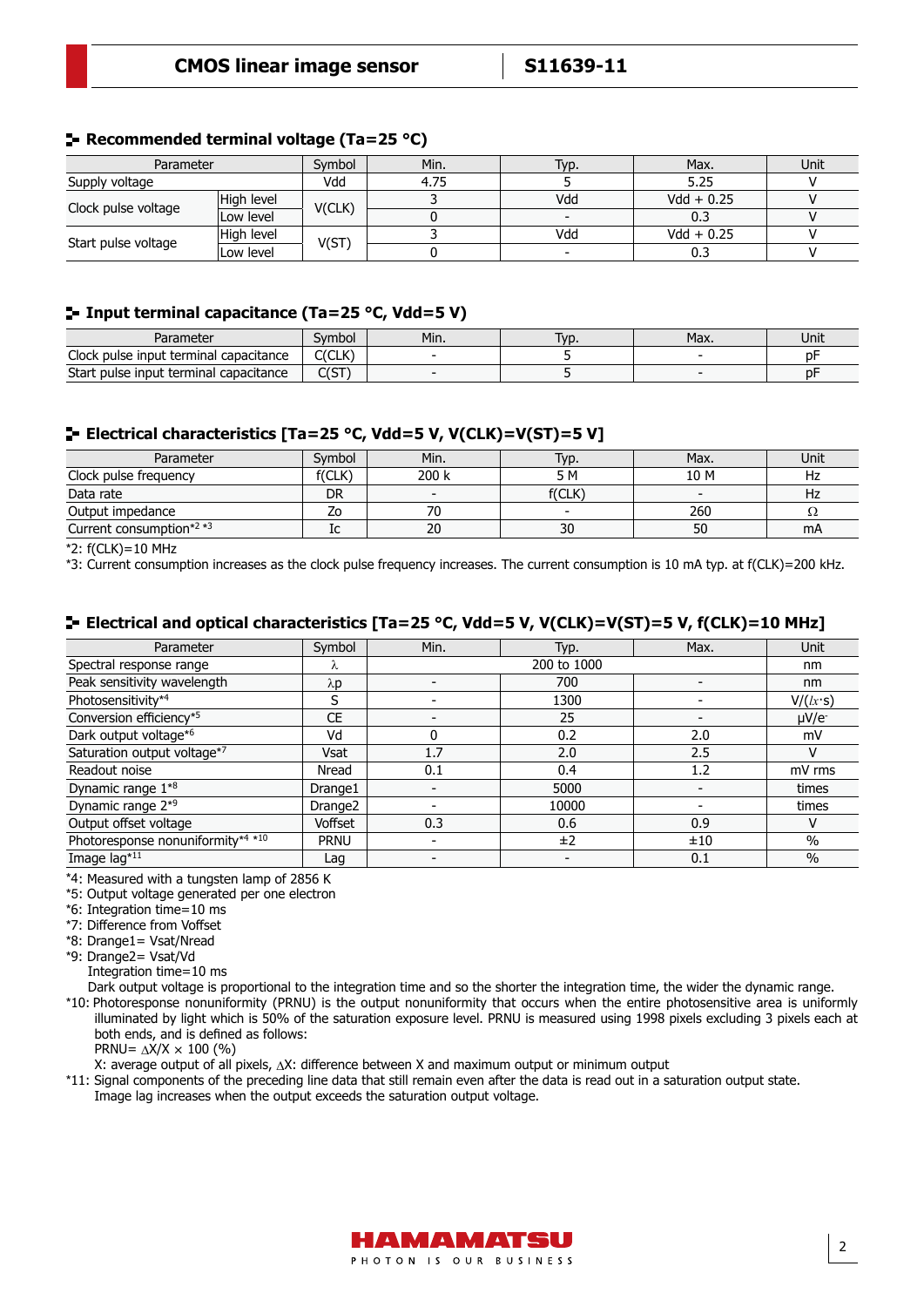

# **Spectral response (typical example) Spectral response in UV region (typical example)**

# **Block diagram**



AMAMATSU PHOTON IS OUR BUSINESS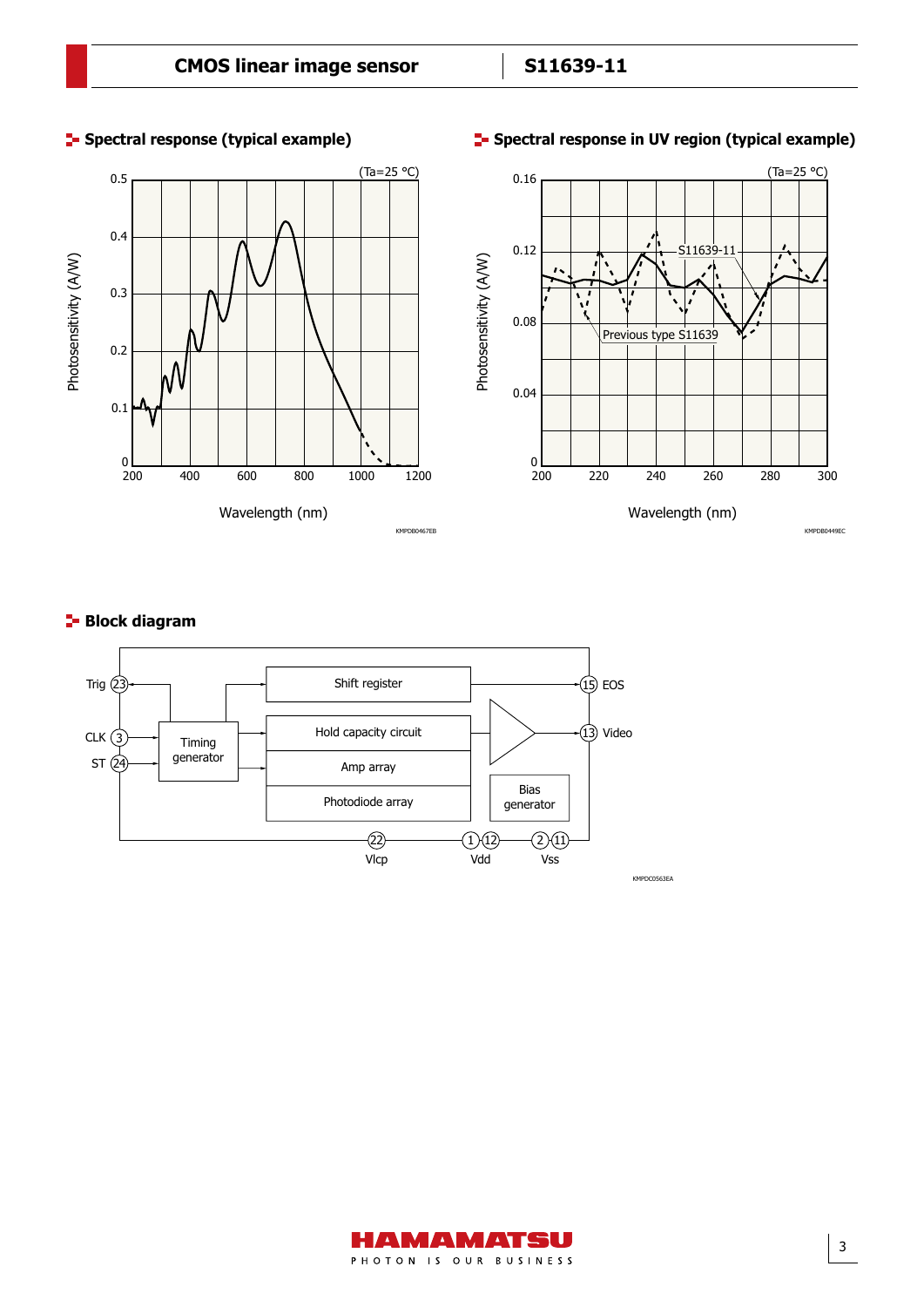# **<sup>1</sup>- Output waveform of one pixel**

The timing for acquiring the Video signal is synchronized with the rising edge of a trigger pulse (See red arrow below.).



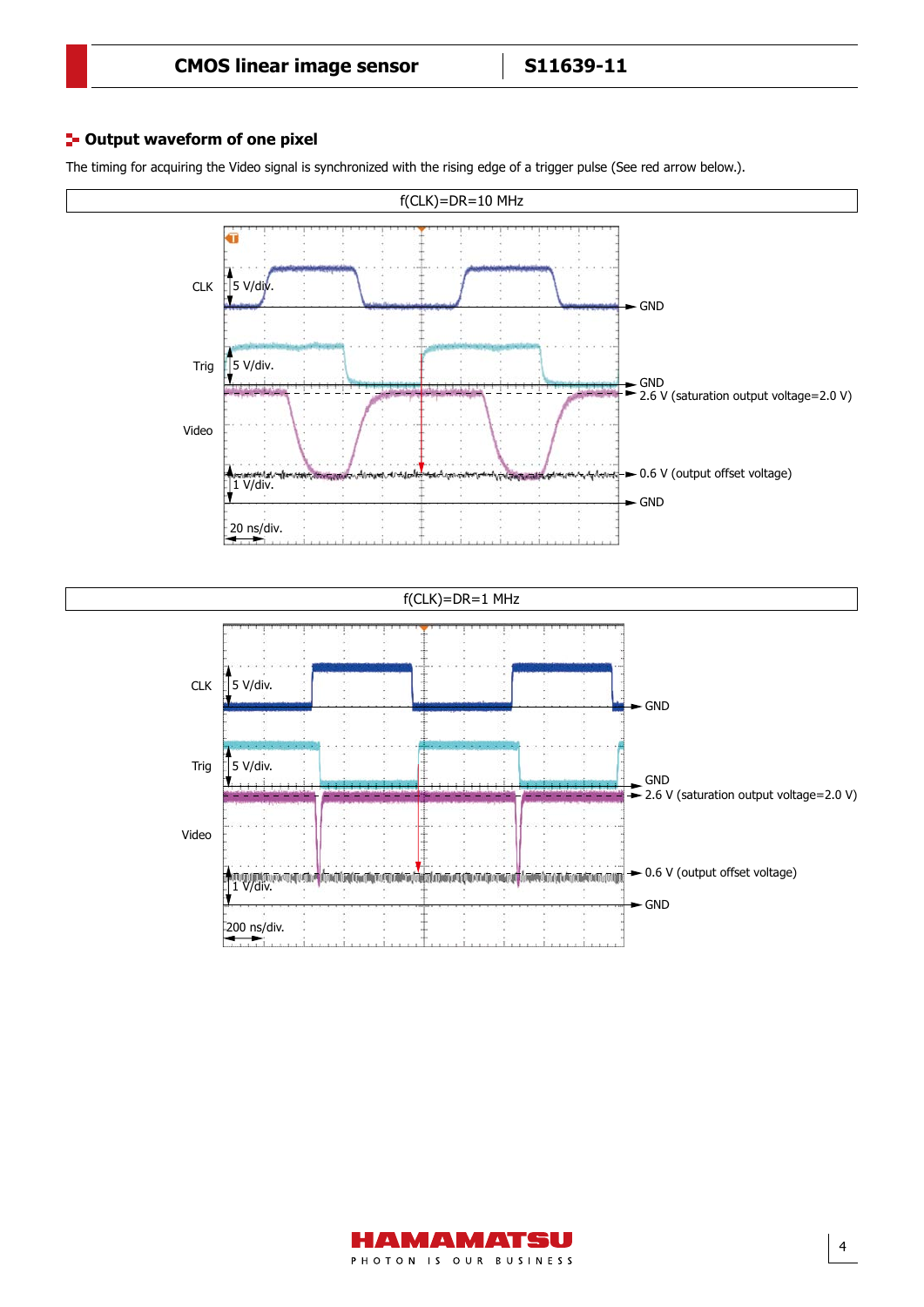# **Timing chart** Timing chart



# Trig 1 89





**CMPDC0600EB** 

| Parameter                       | Symbol                | Min.       | Typ. | Max. | Unit |
|---------------------------------|-----------------------|------------|------|------|------|
| Start pulse width interval*12   | tpi(ST)               | 106/f(CLK) |      |      |      |
| Start pulse high period*12 *13  | thp(ST)               | 6/f(CLK)   |      |      |      |
| Start pulse low period          | tlp(ST)               | 100/f(CLK) |      |      |      |
| Start pulse rise and fall times | $tr(ST)$ , $tf(ST)$   |            | 10   | 30   | ns   |
| Clock pulse duty                |                       |            | 50   | 55   | $\%$ |
| Clock pulse rise and fall times | $tr(CLK)$ , $tf(CLK)$ |            | 10   | 30   | ns   |

\*12: Dark output increases if the start pulse period or the start pulse high period is lengthened.

\*13: The integration time equals the high period of ST plus 48 CLK cycles.

The shift register starts operation at the rising edge of CLK immediately after ST goes low.

The integration time can be changed by changing the ratio of the high and low periods of ST.

If the first Trig pulse after ST goes low is counted as the first pulse, the Video signal is acquired at the rising edge of the 111st Trig pulse.

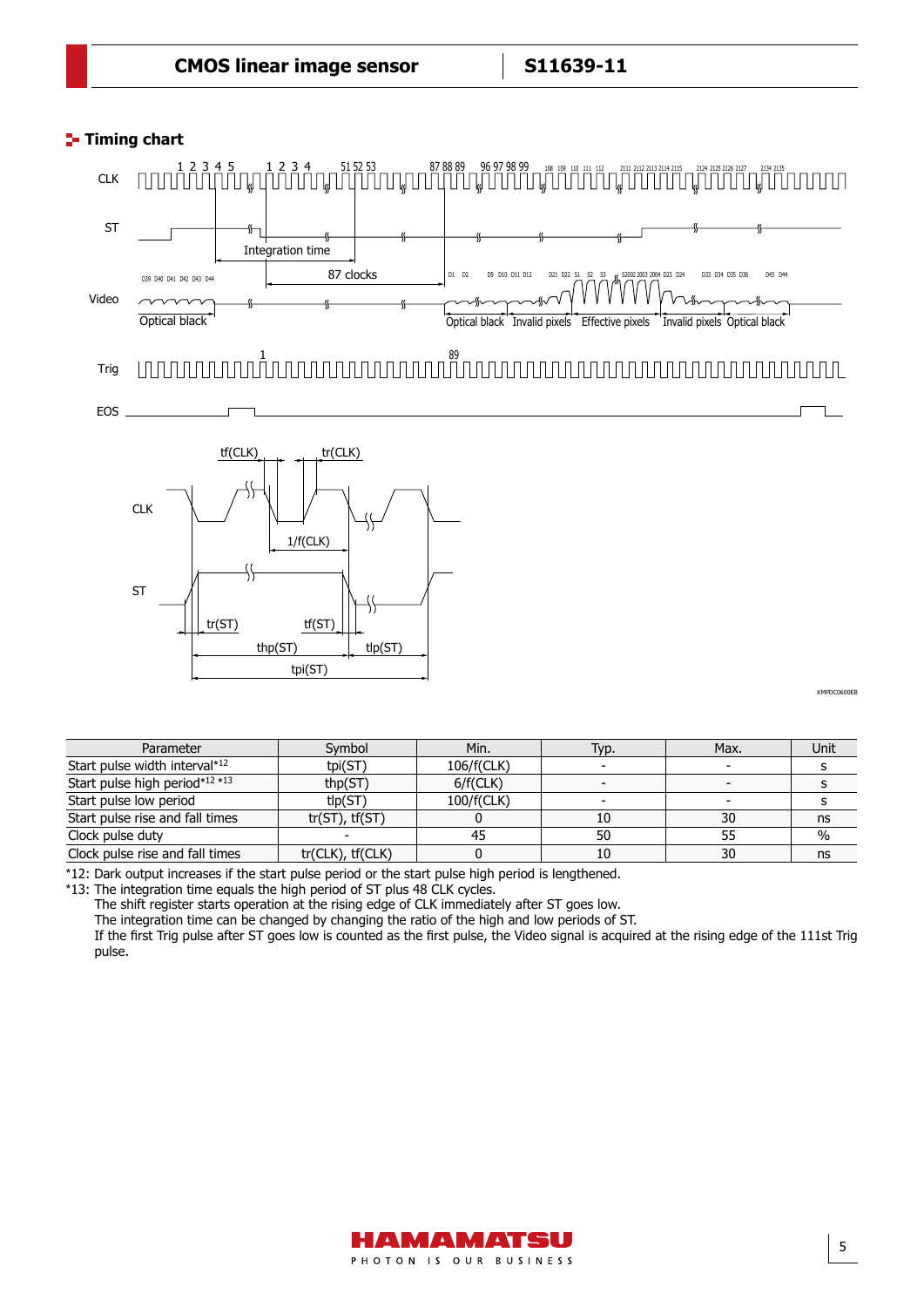# **Poperation example**

When the clock pulse frequency is maximized (data rate is also maximized), the time of one scan is minimized, and the integration time is maximized (for outputting signals from all 2048 channels)

Clock pulse frequency  $=$  Data rate  $=$  10 MHz

Start pulse cycle =  $2140/f(CLK) = 2140/10 MHz = 214 \text{ }\mu\text{s}$ 

High period of start pulse = Start pulse cycle - Start pulse's low period min.

 $= 2140/f(CLK) - 100/f(CLK) = 2140/10 MHz - 100/10 MHz = 204 \text{ }\mu\text{s}$ 

Integration time is equal to the high period of start pulse + 48 cycles of clock pulses, so it will be  $204 + 4.8 = 208.8$  µs.



# **P**- Dimensional outline (unit: mm)





Tolerance unless otherwise noted:  $\pm$  0.1

- \*1: Distance from package edge to photosensitive area center
- \*2: Distance from package edge to photosensitive area edge
- \*3: Distance from glass surface to photosensitive surface

\*4: Distance from package bottom to photosensitive surface \*5: Glass thickness

KMPDA0326ED

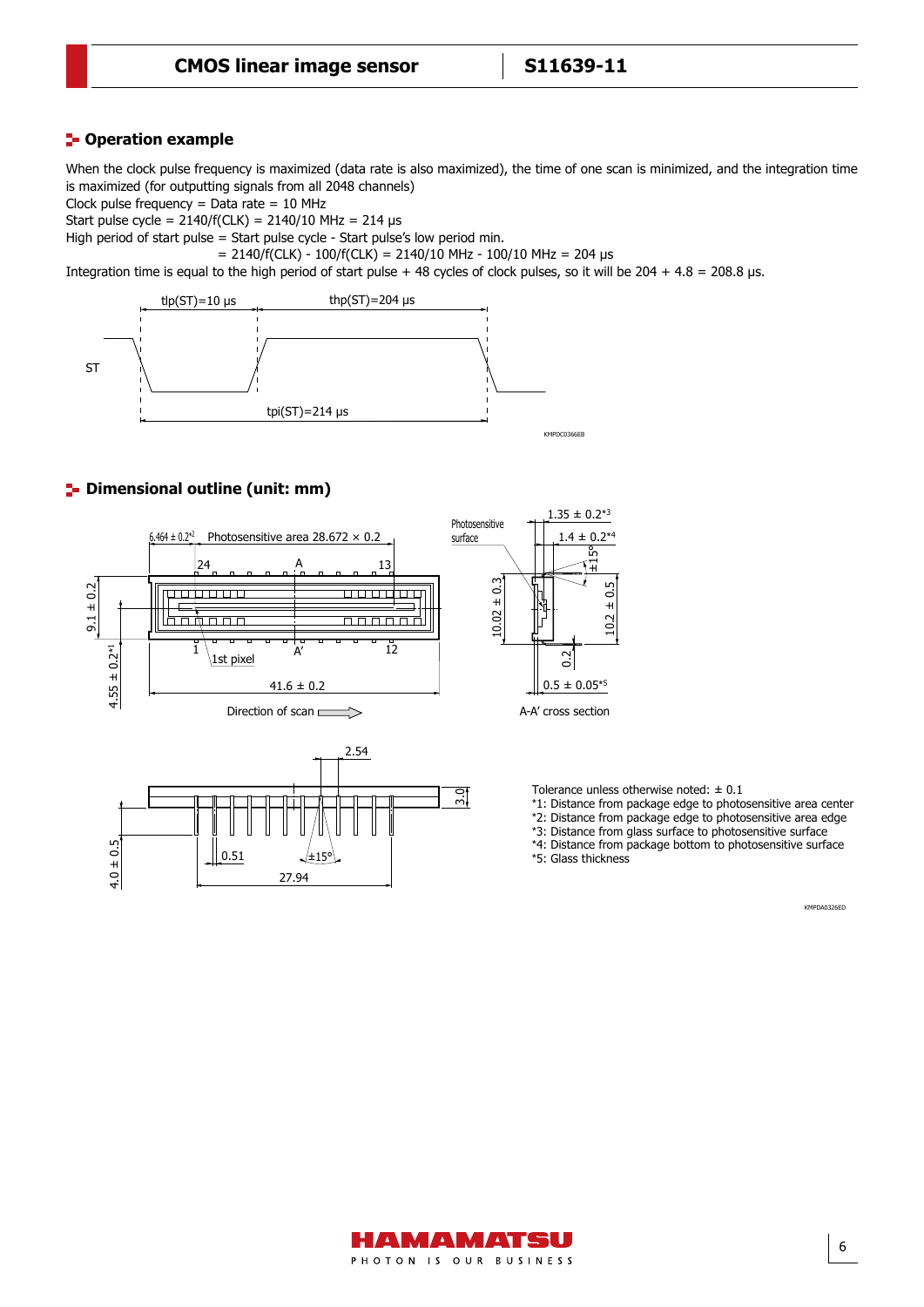# **Pin connections**

| Pin no. | Symbol     | I/O                      | Description    | Pin no. | Symbol      | I/O                      | <b>Description</b>                                          |
|---------|------------|--------------------------|----------------|---------|-------------|--------------------------|-------------------------------------------------------------|
|         | Vdd        |                          | Supply voltage | 13      | Video       | 0                        | Video signal* <sup>14</sup>                                 |
|         | Vss        | -                        | <b>GND</b>     | 14      | <b>NC</b>   | $\overline{\phantom{a}}$ | No connection                                               |
| 3       | <b>CLK</b> |                          | Clock pulse    | 15      | <b>EOS</b>  | O                        | End of scan                                                 |
| 4       | NC.        | $\overline{\phantom{0}}$ | No connection  | 16      | <b>NC</b>   | $\blacksquare$           | No connection                                               |
|         | NC.        | $\overline{\phantom{0}}$ | No connection  | 17      | <b>NC</b>   | $\overline{\phantom{a}}$ | No connection                                               |
| 6       | NC.        | $\overline{\phantom{0}}$ | No connection  | 18      | <b>NC</b>   | $\overline{\phantom{a}}$ | No connection                                               |
|         | NC.        | $\overline{\phantom{0}}$ | No connection  | 19      | <b>NC</b>   | $\blacksquare$           | No connection                                               |
| 8       | NC.        | -                        | No connection  | 20      | <b>NC</b>   | $\overline{\phantom{a}}$ | No connection                                               |
| 9       | NC.        | $\overline{\phantom{0}}$ | No connection  | 21      | <b>NC</b>   | $\blacksquare$           | No connection                                               |
| 10      | <b>NC</b>  | -                        | No connection  | 22      | <b>VIcp</b> |                          | Bias voltage for negative<br>voltage circuit* <sup>15</sup> |
| 11      | <b>Vss</b> |                          | <b>GND</b>     | 23      | Trig        | $\Omega$                 | Trigger pulse for video signal<br>acquisition               |
| 12      | Vdd        |                          | Supply voltage | 24      | <b>ST</b>   |                          | Start pulse                                                 |

\*14: Connect a buffer amplifier for impedance conversion to the video output terminal so as to minimize the current flow. As the buffer amplifier, use a high input impedance operational amplifier with JFET or CMOS input.

\*15: Approximately -1.5 V generated by the negative voltage circuit inside the chip is output to the terminal. To maintain the voltage, insert a capacitor around 1 μF between Vlcp and GND.

Note: Leave the "NC" terminals open and do not connect them to GND.

# **Recommended soldering conditions**

| Parameter                | Specification                           | <b>Note</b> |
|--------------------------|-----------------------------------------|-------------|
| Soldering<br>temperature | 260 °C<br>seconds or less)<br>max.<br>∼ |             |

Note: When you set soldering conditions, check that problems do not occur in the product by testing out the conditions in advance.

# **Precautions**

### (1) Electrostatic countermeasures

This device has a built-in protection circuit against static electrical charges. However, to prevent destroying the device with electrostatic charges, take countermeasures such as grounding yourself, the workbench and tools to prevent static discharges. Also protect this device from surge voltages which might be caused by peripheral equipment.

(2) Light input window

If dust or dirt gets on the light input window, it will show up as black blemishes on the image. When cleaning, avoid rubbing the window surface with dry cloth or dry cotton swab, since doing so may generate static electricity. Use soft cloth, paper or a cotton swab moistened with alcohol to wipe dust and dirt off the window surface. Then blow compressed air onto the window surface so that no spot or stain remains.

## (3) UV exposure

This device is designed to suppress performance deterioration due to UV exposure. Even so, avoid unnecessary UV exposure to the device. Also, be careful not to allow UV light to strike the cemented portion of the glass.

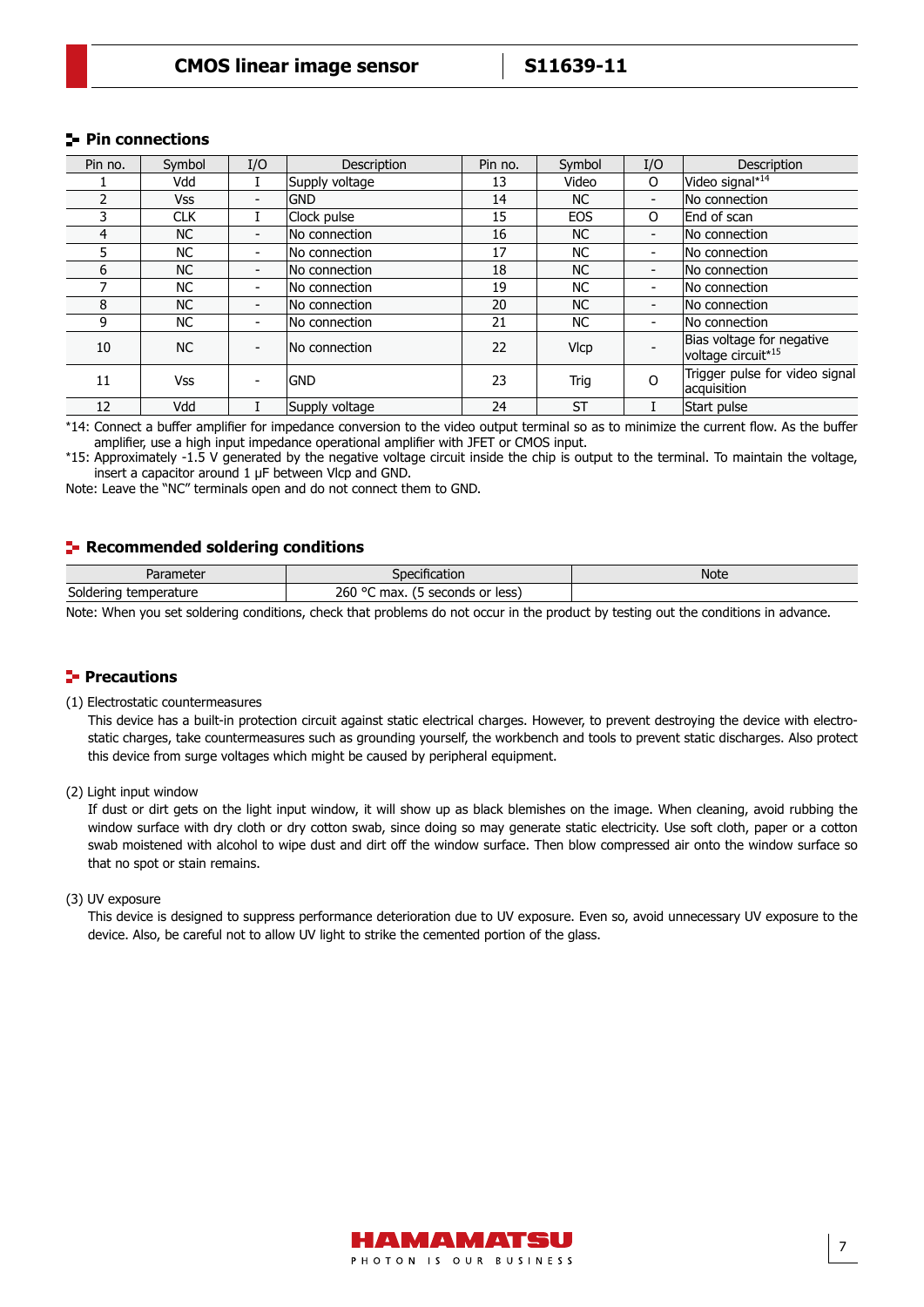# **Application circuit example**



# **Related information**

[www.hamamatsu.com/sp/ssd/doc\\_en.html](http://www.hamamatsu.com/sp/ssd/doc_en.html)

- Precautions
- ∙ Disclaimer
- ∙ Image sensors
- Technical information
- ⸱ CMOS linear image sensors